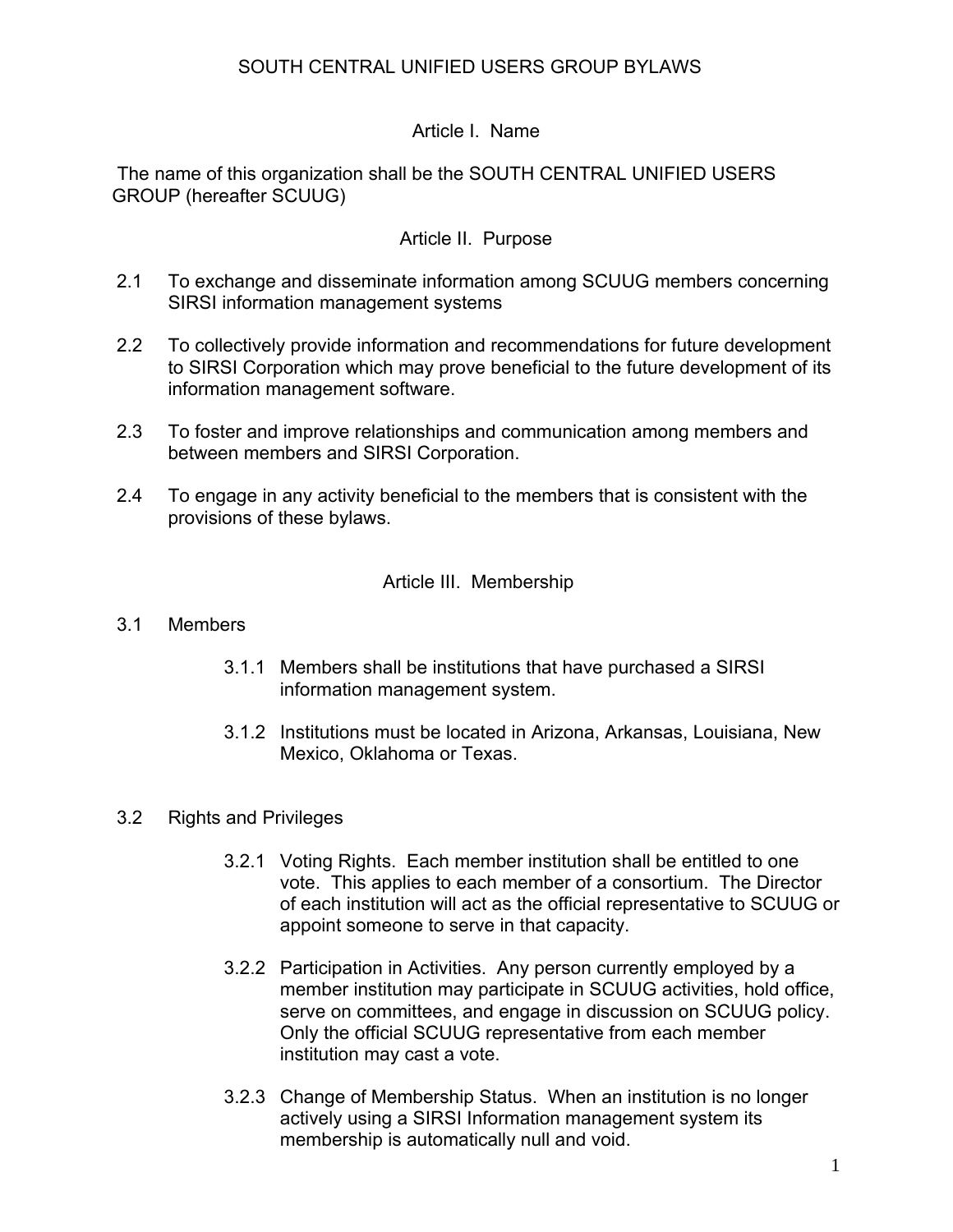## Article IV. Officers

- 4.1 Officers of the Organization. The officers of this organization shall be the President, Vice-President/President Elect, Secretary, Treasurer, and Past President. These officers shall constitute the SCUUG Steering Committee.
- 4.2 Duties of the SCUUG Steering Committee.
	- 4.2.1 The Steering Committee shall exercise the powers of the organization when it is not in session, reporting to its members thereon at the succeeding meeting.
	- 4.2.2 Accept nominations for candidates for SCUUG office in accordance with the SCUUG Bylaws.
	- 4.2.3 In the absence of the Secretary, another Steering Committee member will be designated to take and distribute minutes to the membership.
	- 4.2.4 Steering Committee members shall serve as resource persons to the Program Officers.
	- 4.2.5 Authorize activities involving the receipt or disbursement of SCUUG funds.
- 4.3 Terms of Office.
	- 4.3.1 The Vice-President/President Elect shall serve the first year after election as Vice President and the second year as President. The Vice-President/President Elect assumes the position of President. as soon as the results are announced to the membership via the listserv.
	- 4.3.2 The Secretary and Treasurer shall be elected for a term of three years in alternate years.
	- 4.3.3 In extraordinary circumstances, such that new officers are not elected or elected officers cannot serve, the current officers shall continue to serve until new officers can be elected.
	- 4.3.4 Any Program Officers deemed necessary by the Steering Committee will be appointed by the President with the approval of the Steering Committee. Each appointment will be for one year, which can be renewed.

### 4.4 Vacancies

4.4.1 An officer who is no longer employed by a member institution must resign from office. An officer may be removed from office by a majority vote of the members.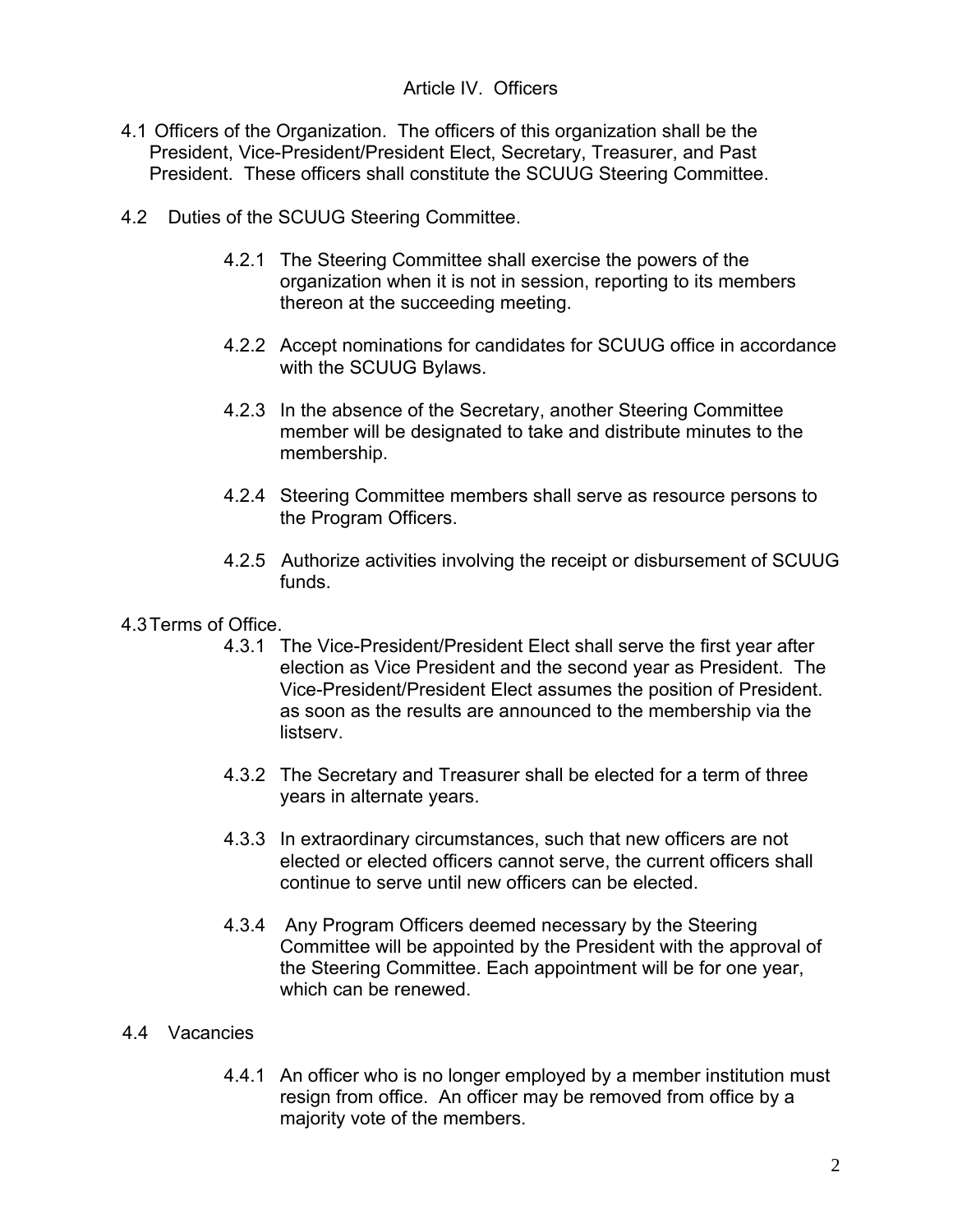- 4.4.2 The Vice-President/President Elect shall immediately become President upon the resignation or removal of the President. S/he will serve as President for the unexpired term plus the year as President to which s/he was elected.
- 4.4.3 A vacancy of the Vice-President/President Elect position shall be filled by special election to take place no later than 12 weeks after the vacancy was announced to the membership.
- 4.4.4 The President shall appoint a person to complete the remaining term of all other vacant offices with the appointee having all the rights and responsibilities of the office.
- 4.5 Duties of the President.
	- 4.5.1 Preside at the annual SCUUG conference and at special membership meetings of SCUUG.
	- 4.5.2 Assist in selecting officer nominees.
	- 4.5.3 Appoint annually such standing or special committees as may be required to carry out the purposes of the organization.
	- 4.5.4 Prepare the agenda for the annual membership meeting.
	- 4.5.5 Perform other duties as necessarily incident to the office of President.
- 4.6 Duties of the Vice-President/President Elect.
	- 4.6.1 Perform the duties of the President in the event of the President's temporary disability or absence from meetings.
	- 4.6.2 Assume the position of President in the event of the resignation or removal of the President for the unexpired term. The President-Elect will then serve the year as President to which s/he was elected.
	- 4.6.3 When performing the duties of the Acting President, the Vice President shall have all the powers of, and be subject to the restrictions of, the President.
	- 4.6.4 Serve as a resource person for the Program Committee.
	- 4.6.5 Complete assignments as delegated by the President.
	- 4.7 Duties of the Secretary.
		- 4.7.1 Take and distribute minutes of the annual and special membership meetings.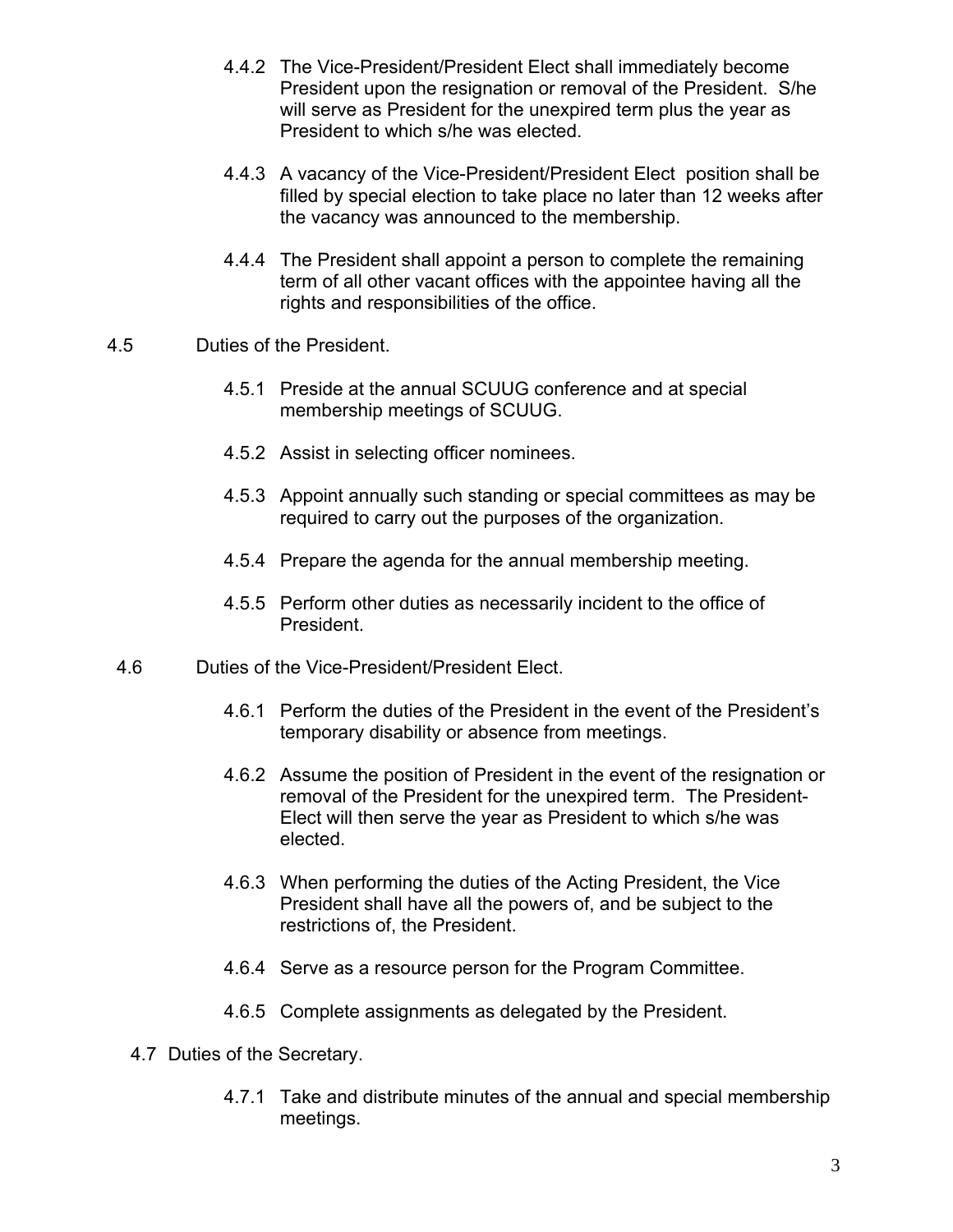- 4.7.2 Maintain a file of all minutes and other appropriate documents pertaining to SCUUG communications and activities. All files will be given to successor.
- 4.7.3 Distribute mailings to the membership as necessary.
- 4.7.4 Perform other duties as are necessarily incident to the office of the Secretary.
- 4.7.5 Maintain a membership roster through the listserv.
- 4.7.6 Annually mail the latest list of individuals from each institution to the institution for updating.
- 4.8 Duties of the Past President.
	- 4.8.1 Serves in an advisory role to the President and the SCUUG Steering Committee.
	- 4.8.2 Serve on the Steering Committee for one year.
- 4.9 Duties of the Treasurer
	- 4.9.1 The Treasurer is responsible for maintaining accurate records of the monies held in the SCUUG bank account.
	- 4.9.2 Disburse funds for activities as authorized by the Steering Committee.
	- 4.9.3 Responsible for handling of all SCUUG finances, paying bills, receiving monies, etc.

Article V. Membership Meetings

- 5.1 Number of Meetings.
	- 5.1.1 There shall be an annual meeting held at a site and time selected by the President. This meeting may be held in conjunction with the annual SCUUG conference or may be held at a different time and place as deemed appropriate.
	- 5.1.2 Special meetings may be called by the President or by a request of 25% of the official representatives from member institutions.
- 5.2 Notice of any meeting shall be distributed to each member institution by the President no less than 30 days prior to the meeting date. The notice shall include a statement of the time, date, place of the meeting. The notice shall also contain information about the subject or subjects proposed for discussion or consideration.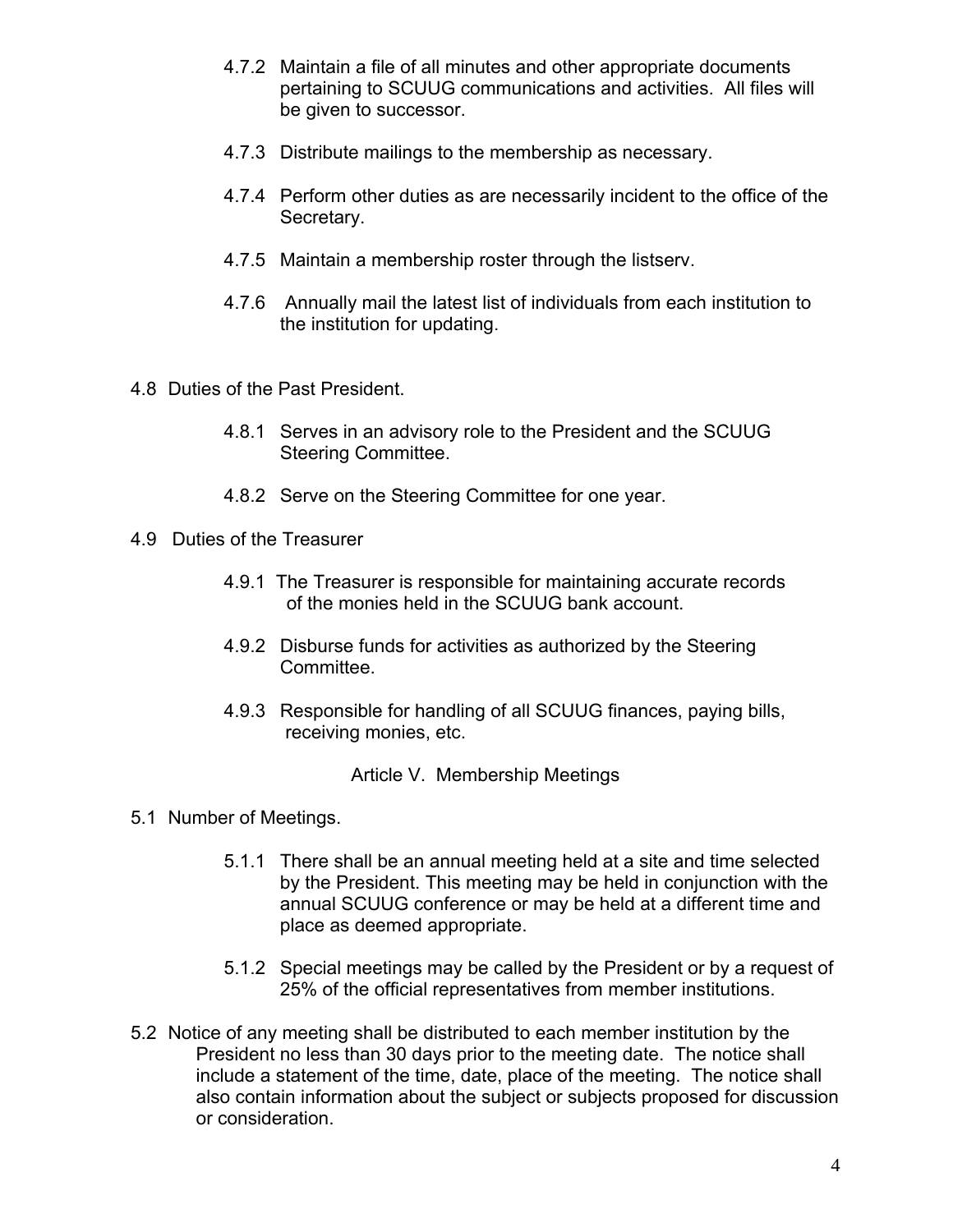- 5.3 All official representatives from member institutions, or their proxies, present at a membership meeting shall have, by majority vote the power to:
	- 5.3.1 Adopt policies and make decisions regarding the business of SCUUG.
	- 5.3.2 Elect officers.
	- 5.3.3 Refer any matter to the SCUUG membership, including recommendations for action, and may request the President to report on such matters at a future meeting of the organization.

### Article VI. Committees

- 6.1 Special committees and/or Standing Committees shall be formed as needed by the Steering Committee.
- 6.2 Special Committee members and chairs shall be appointed by the President.
- 6.3 Committees shall serve to the completion of the appointed task.

### Article VII. Nominations and Elections

#### 7.1 Nominations.

- 7.1.1 Membership shall nominate candidates for open offices annually, which will include Vice-President/President Flect.
- 7.1.2 Membership shall nominate candidates for Secretary and Treasurer in alternate years.
- 7.1.3 No name shall be placed on the ballot without the consent of the nominee.
- 7.1.4 Membership will vote on the nominees within 60 days before/after the annual business meeting.
- 7.2 Elections.
	- 7.2.1 The Secretary will prepare and distribute one copy of the ballot to each member institution after nominations are received by the Steering Committee.
	- 7.2.2 The ballots will be tallied by the Vice-President/President Elect and verified by another officer.
	- 7.2.3 In the absence of the Vice-President/President Elect, the President or Past President will be designated to tally the ballots.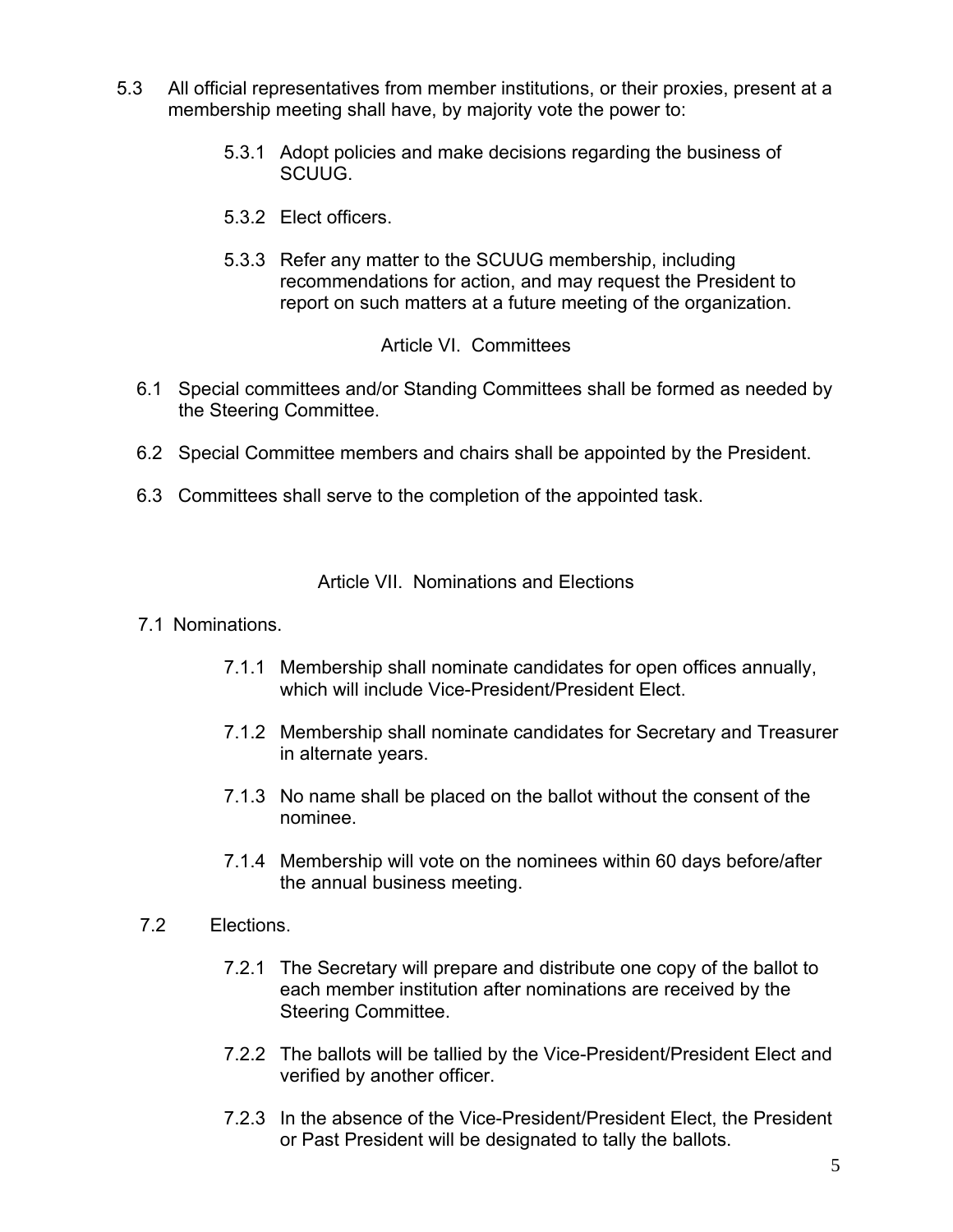- 7.2.3 Only one ballot per institution will be counted. For online voting, that will be the first ballot received from the institution. For elections held in person, each institution will receive either one paper ballot (for secret ballots) or one marker (for voice votes) that will allow one ballot to be cast per institution.
- 7.2.4 All candidates will be elected by majority vote of the voting membership.
- 7.2.5 The President will contact each candidate with the results and will announce the results via the SCUUG listserv and at the next annual meeting.
- 7.2.6 New officers will take office as soon as the results are announced to the membership via the listserv.

Article VIII. Amendments

- 8.1 The Bylaws of SCUUG may be amended, repealed, or altered in whole or in part by official vote of the membership only.
- 8.2 Amendments will be announced 30 days prior to the vote. Amendments to the Bylaws require a majority vote of the member institutions.
- 8.3 Any employee of a member institution may propose an amendment to the Bylaws.

Article IX. Parliamentary Authority.

The latest edition of Robert's Rules of Order shall govern SCUUG in all cases to which it is applicable and in which it is consistent with the Bylaws.

### Article X. Miscellaneous

- 10.1 Distribution of Membership Information.
	- 10.1.1 Each member institution will receive only one copy of any ballot; this copy will be sent or given to the Director of each institution or their designate.
	- 10.1.2 Announcements and other SCUUG communications will be distributed to all Directors or their designate to distribute as appropriate.
	- 10.1.3 Questionnaires will be distributed as appropriate.
	- 10.1.4 Distribution of information to the membership may be accomplished by mail delivery, fax, electronic mail, and/or other electronic means, as appropriate.